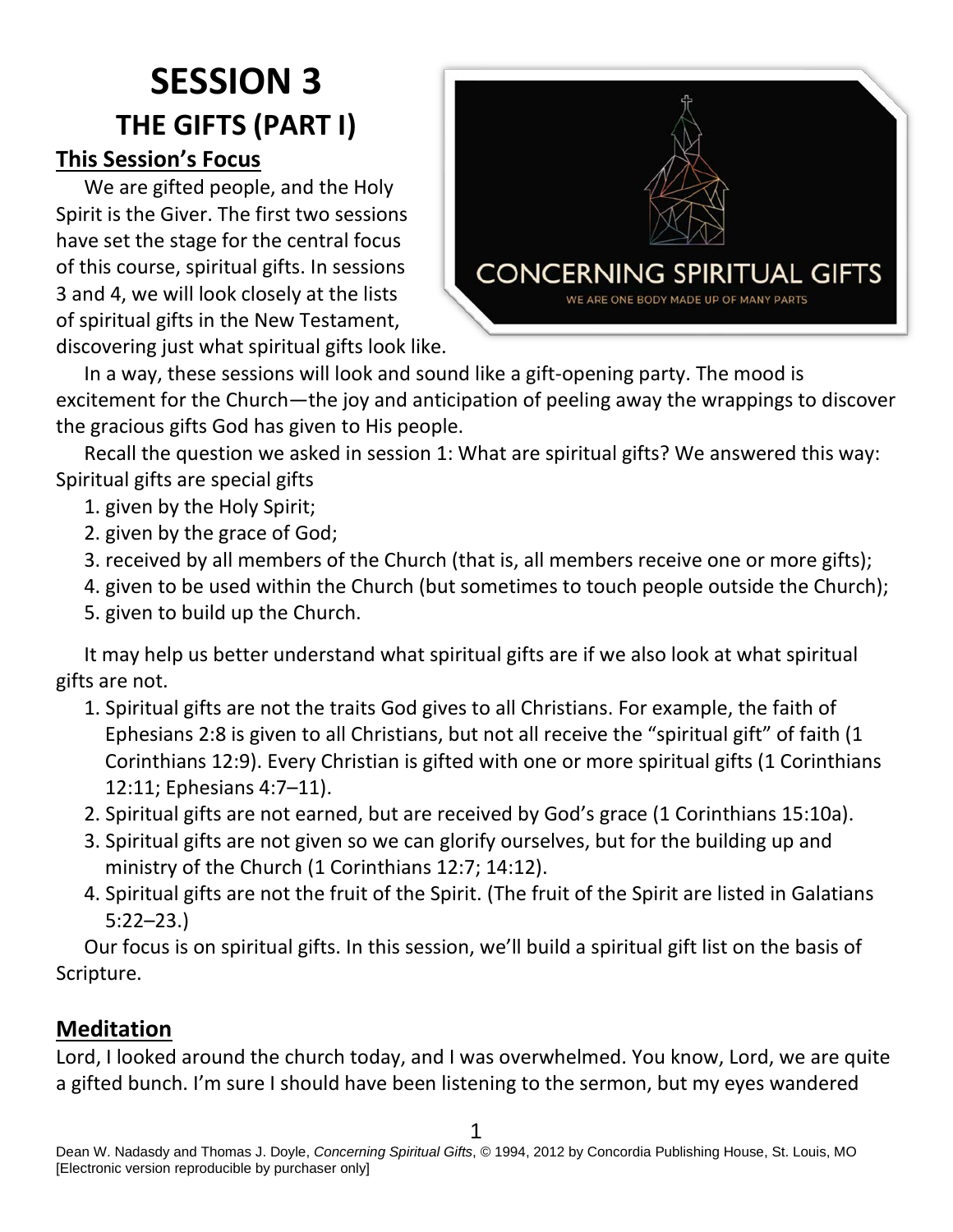over there to Grandma Lindsay, who keeps the prayer chain going. She's really something, Lord. And young Tommy Schmidt, acolyte for the day. Everyone expects he'll be a pastor someday. Everyone except Tommy Schmidt. We'll see, Lord. Then I glanced over at Mr. Garcia. Why, in all the church, I doubt if we could find a better teacher than him. The kids actually love Sunday School! And the pastor, looking tired but alive in Christ. And the Washburns, who open their home to foster kids. And Mrs. Brown, wearing her button again— "Thousands are hungry! Will we feed them?" I looked at us, Lord, and I liked what I saw—the people You have blessed, who are now blessings to others.



Give us all eyes to see the gifts we have in the people who surround us in church. Amen.

#### **Session Primer**

Choose two people from your group to read the dialogue below. Imagine that speaker 2 holds a beautifully wrapped present with his or her name on it. Use the questions provided as a follow-up to the dialogue.

#### **IT'S YOURS!**

- **1:** Well, look at you! What do you have there?
- **2:** What does it look like?
- **1:** Happy birthday!
- **2:** It isn't my birthday.
- **1:** Well then, whose birthday is it?
- **2:** I don't know whose birthday it is.
- **1:** May I look at it?
- **2:** Sure, go ahead.
- **1:** Why, this has your name on it.
- **2:** I know. I saw that.
- **1:** Then it's yours.
- **2:** I told you, it isn't my birthday.
- **1:** But the gift is yours. The tag says so.
- **2:** I guess.
- **1:** Then open it up, silly.
- **2:** I'm not sure I should.
- **1:** Why not? Of all the ungrateful—
- **2:** I'm just not sure, okay?
- **1:** Sure of what? It's yours! You're sure of that, aren't you?
- **2:** Maybe. Who would want to give me a gift anyway?
- **1:** I don't believe this. You get a gift, and you're not sure you want to unwrap it? What are

you going to do, admire the wrapping?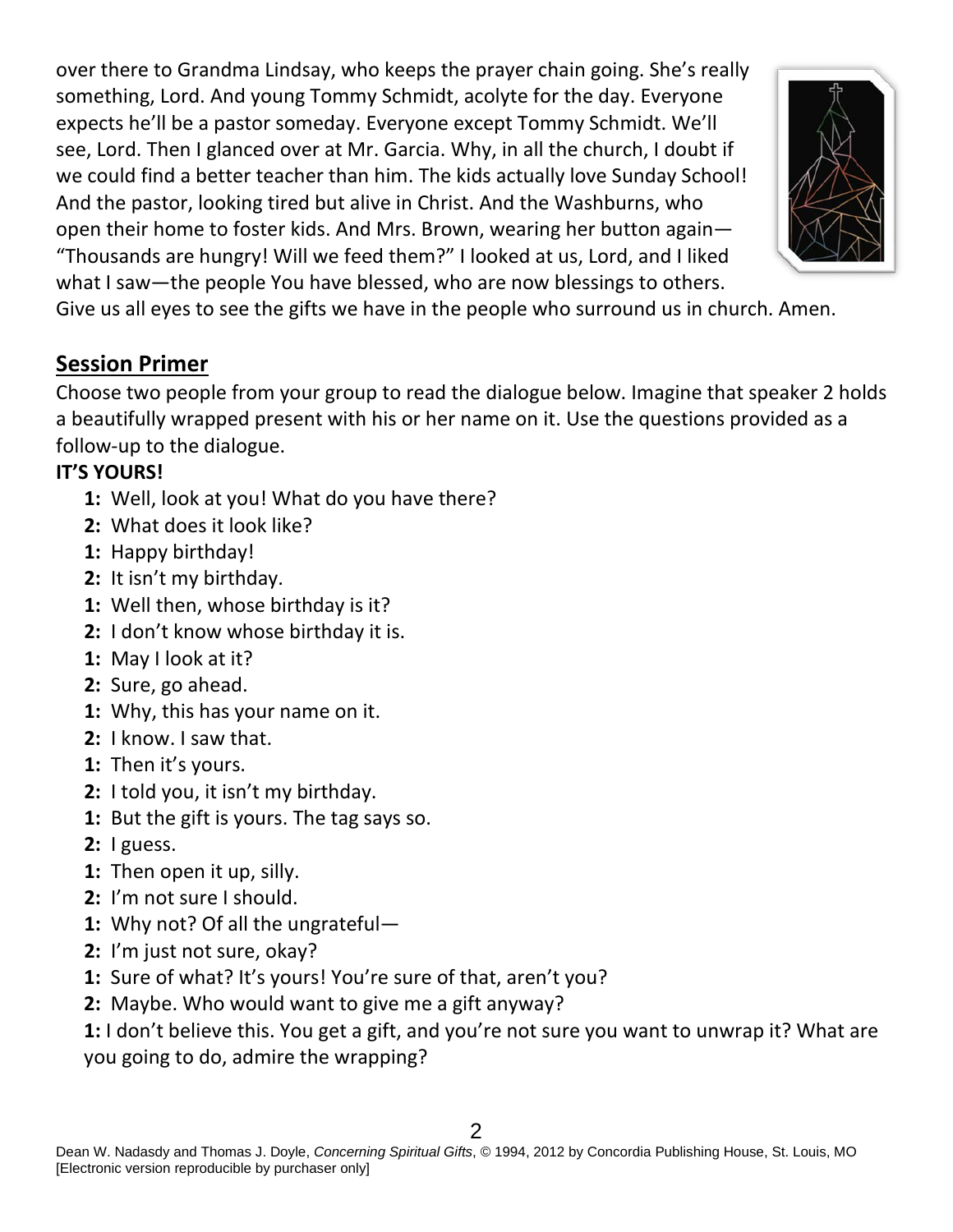**2:** I just wish I knew more about it. Where did the gift come from? What will be expected of me after I open it? Maybe I'll owe somebody something. Maybe I'll be disappointed. **1:** Now *there's* a heroic approach to opening gifts. You must be great fun at Christmas. **2:** Look, I didn't ask for your advice. As a matter of fact, I didn't even ask for this gift. **1:** Well, it's yours anyway. But you're right; I won't talk about it any further. It's your gift and your decision. So what are you going to do? Hold it? Hide it? Look at it? Wonder about it? Throw it out? Waste it? What are you going to do?

- 1. In 1 Corinthians 12:1, Paul wrote, "Now concerning spiritual gifts, brothers, I do not want you to be uninformed." In verse 31, he wrote, "Earnestly desire the higher gifts." What causes some Christians to fail to discover their spiritual gifts?
- 2. Why do you think some congregations neglect an emphasis on the discovery and use of spiritual gifts?
- 3. What is the impact on the Church when people do not "open" their spiritual gifts?

### **Biblical Search and Study**

- 1. Often the New Testament uses the word gift in a general, universal sense, that is, of a gift received by all Christians. Examine each of the following references and identify the Churchwide gift that is mentioned: Acts 2:38; Romans 5:15–17; 2 Corinthians 9:8–15; and Romans 6:23.
- 2. In the New Testament, four significant references detail for the Church its spiritual gifts. These "gift lists" occur in Romans 12:3–8; 1 Corinthians 12:4–10, 27–28; Ephesians 4:1– 13; and 1 Peter 4:7–11. What spiritual gifts are mentioned in these passages?
- 3. How many of these spiritual gifts are on your personal list?
- 4. Are you surprised that any of the gifts should be considered spiritual gifts? Do any of the gifts listed disturb you in any way? Do you think God still gives all these spiritual gifts to Christians today? Some people say that God gives some additional gifts to Christians today such as music, preaching, writing, and craftsmanship. Do you agree?
- 5. Why all these gifts? What does God have in mind? Read 1 Corinthians 12:7; 14:12; Ephesians 4:12–13; and 1 Peter 4:10. For what purposes does God give spiritual gifts to the Church?